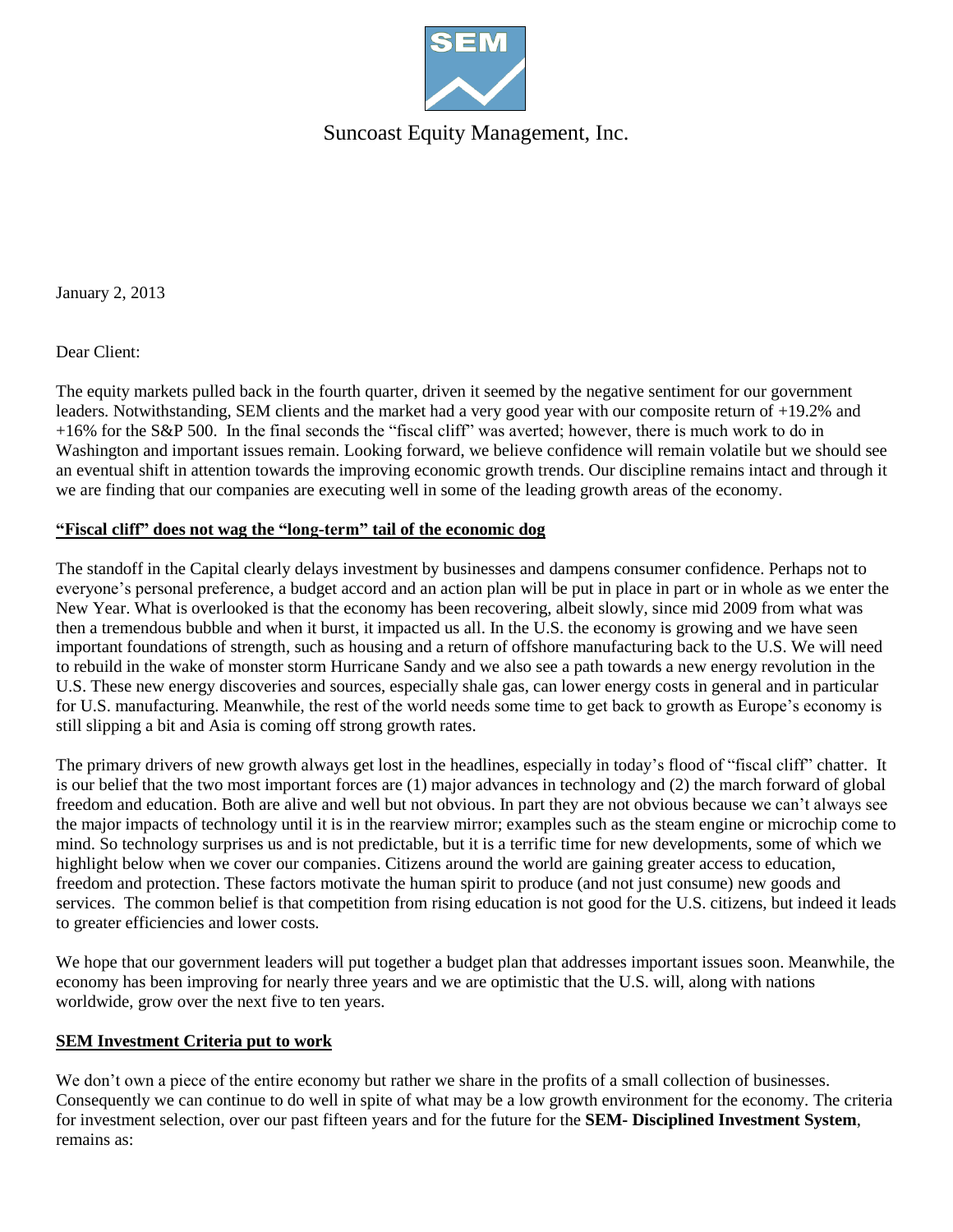## **Financial Performance & Strength**

Part owners of business that:

- a) Have a strong balance sheet and employ moderate to low debt
- b) Earn above average return on capital
- c) Generate excess and growing free cash flow
- **Business Track Record –** Emphasis on companies which have a consistent operating history.  $\bullet$
- **Favorable Business Outlook and Opportunity –** Own businesses with sustainable advantages or franchises.  $\bullet$

**Discovery Communications (**DISCK) has served us well in the short time in which we have been part-owners and we believe it has a bright future. DISCK's success is a result of creating non-fiction content (mostly science and adventure) that garners strong ratings and subscribers, which in turn leads to increased ad rates. At the same time, its programming costs are lower than competitors dealing with rising talent in a successful sitcom or ever-increasing sport production such as the costs of broadcasting the NFL. The stars of DISCK, such as the sharks of "Shark Week" or the Animal Planet's gators in "Gator Boys," don't demand higher payments. DISCK's content easily crosses borders as well. Propelled by pay-TV subscriber growth in Latin America and Asia, international revenue has grown to 36% of total. The recent acquisition of SBS Nordic with twelve TV networks in Norway, Sweden, Denmark and Finland will be interesting to observe. The content in these networks is more general and scripted and DISCK will likely improve the financial returns by swapping out this more expensive programming with its own. We label President and CEO David Zaslav as a wealth builder and look forward to having him lead a continuation of disciplined investment in properties with strong potential.

We have owned **Gilead Sciences** (GILD) for nearly four years as it accumulated profits from its market leading once-aday HIV pill. Many investors lost interest, and stock declined in price at that time, because they were concerned that the company's growth would diminish. This year GILD put much of its excess cash and financial strength to work by successfully acquiring the company that is developing a novel treatment for Hepatitis C. With this new treatment, which has a higher cure rate, the market opportunity is significant. More than four million people have hepatitis C in the U.S. and the market is expected to be in excess of \$10 billion. With this acquisition, GILD is in the driver's seat to provide a better remedy for its patients and earn a solid return for us as shareholders. The company applied the benefits (cash flow) of its sustainable advantage in one product to build the same strength in a new product.

Although there is much global growth ahead in the smart phone market (and we talked about this in prior letters) our companies that benefit, including **Apple**, **Google** and **Qualcomm** (QCOM), don't rest on their laurels. These companies are constantly innovating by investing their excess cash in research and development projects to spur new growth. QCOM, for example, believes it can improve the capacity of wireless networks by 1,000 times, a much needed solution given the spiking demand for data traffic over the air. As CEO Paul Jacobs recently explained, a base station that used to be a large piece of equipment sitting by the roadside is now going to be the size of deck of cards or smaller.

Sometimes these innovations lead to sustainable advantages that drive huge business success, especially when a network develops. One of the easiest examples of this to explain is **Visa's** huge success. Every time you use that credit card you are reinforcing the strength of a network. The more folks that utilize the network the higher the return on scale Visa benefits from. And more users of that particular network the harder it is for competition to dislodge it. Technology may be the enabler but it is the perceived value of the service or good by the consumer that makes a network flourish or fail. We are fortunate to have a few companies in our portfolio that benefit from the networking concept including Apple, Google and even **Berkshire Hathaway**. With Berkshire it has worked somewhat in reverse in which Buffett's opportunity to acquire good private businesses at attractive rates has been plentiful because many owners enjoy saying, "I have sold my company to Warren Buffett." For both the buyer and the seller, being under the umbrella of companies at Berkshire carries certain bragging rights.

The retail landscape continues to shift not just towards online but to more *mobile,* online shopping, as this past shopping season has demonstrated. ChannelAdvisor, a cloud based ecommerce solutions company, reported that for many popular shopping websites, mobile traffic represented around 30%-40% of holiday traffic levels, compared with 10%-20% of traffic during past non-holiday periods. **eBay**, one of our holdings, is a direct beneficiary. ChannelAdvisor added that on Cyber Monday third-party sales on eBay increased about 57% and its alternate payment solution company PayPal